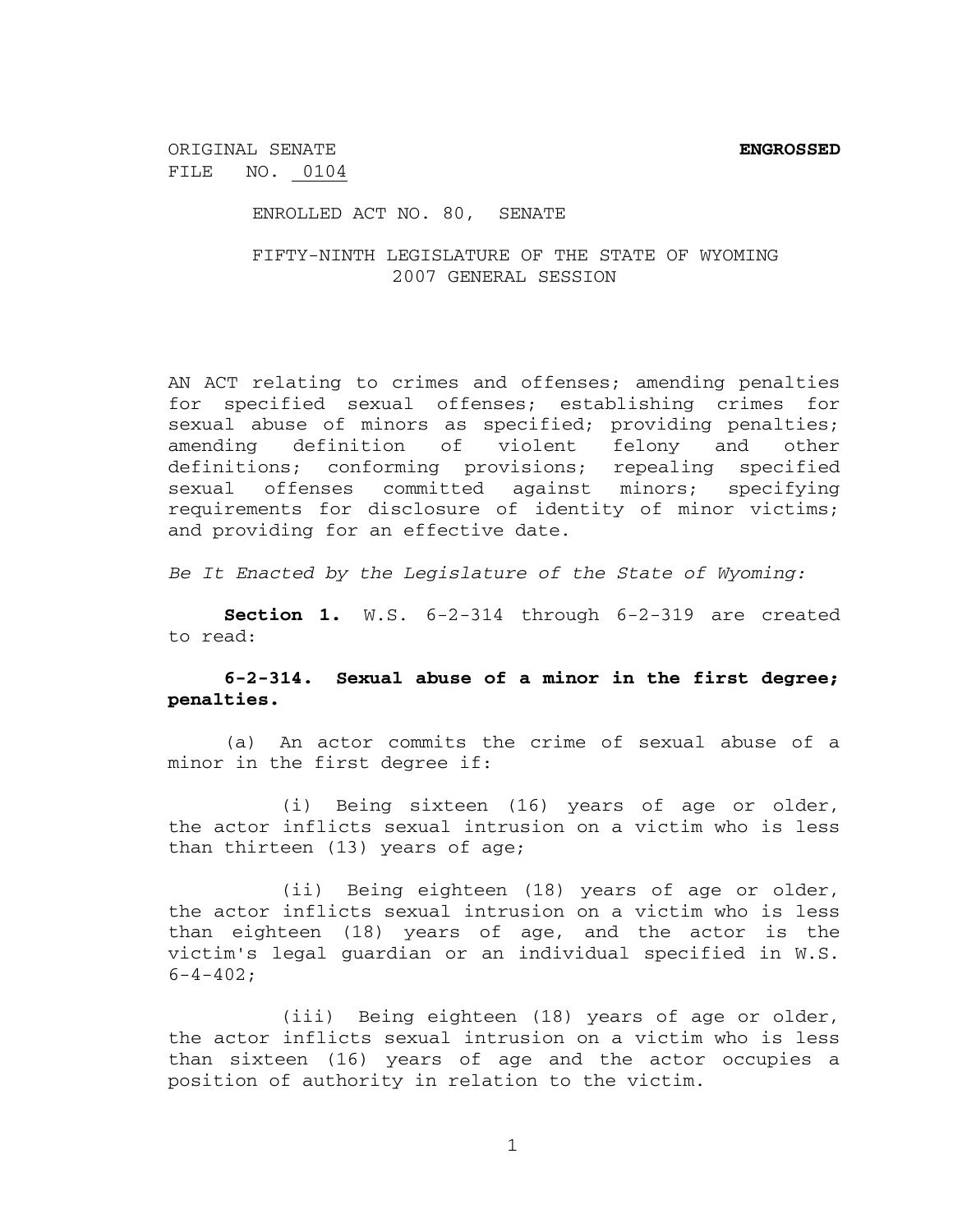#### ENROLLED ACT NO. 80, SENATE

## FIFTY-NINTH LEGISLATURE OF THE STATE OF WYOMING 2007 GENERAL SESSION

(b) A person convicted under subsection (a) of this section is subject to imprisonment for not more than fifty (50) years, unless the person convicted qualifies under  $W.S. 6-2-306(e)$ .

### **6-2-315. Sexual abuse of a minor in the second degree; penalties.**

(a) Except under circumstance constituting sexual abuse of a minor in the first degree as defined by W.S. 6-2-314, an actor commits the crime of sexual abuse of a minor in the second degree if:

(i) Being seventeen (17) years of age or older, the actor inflicts sexual intrusion on a victim who is thirteen (13) through fifteen (15) years of age, and the victim is at least four (4) years younger than the actor;

(ii) Being sixteen (16) years of age or older, the actor engages in sexual contact of a victim who is less than thirteen (13) years of age;

(iii) Being eighteen (18) years of age or older, the actor engages in sexual contact with a victim who is less than eighteen (18) years of age and the actor is the victim's legal guardian or an individual specified in W.S. 6-4-402; or

(iv) Being eighteen (18) years of age or older, the actor engages in sexual contact with a victim who is less than sixteen (16) years of age and the actor occupies a position of authority in relation to the victim.

(b) A person convicted under subsection (a) of this section is subject to imprisonment for not more than twenty

2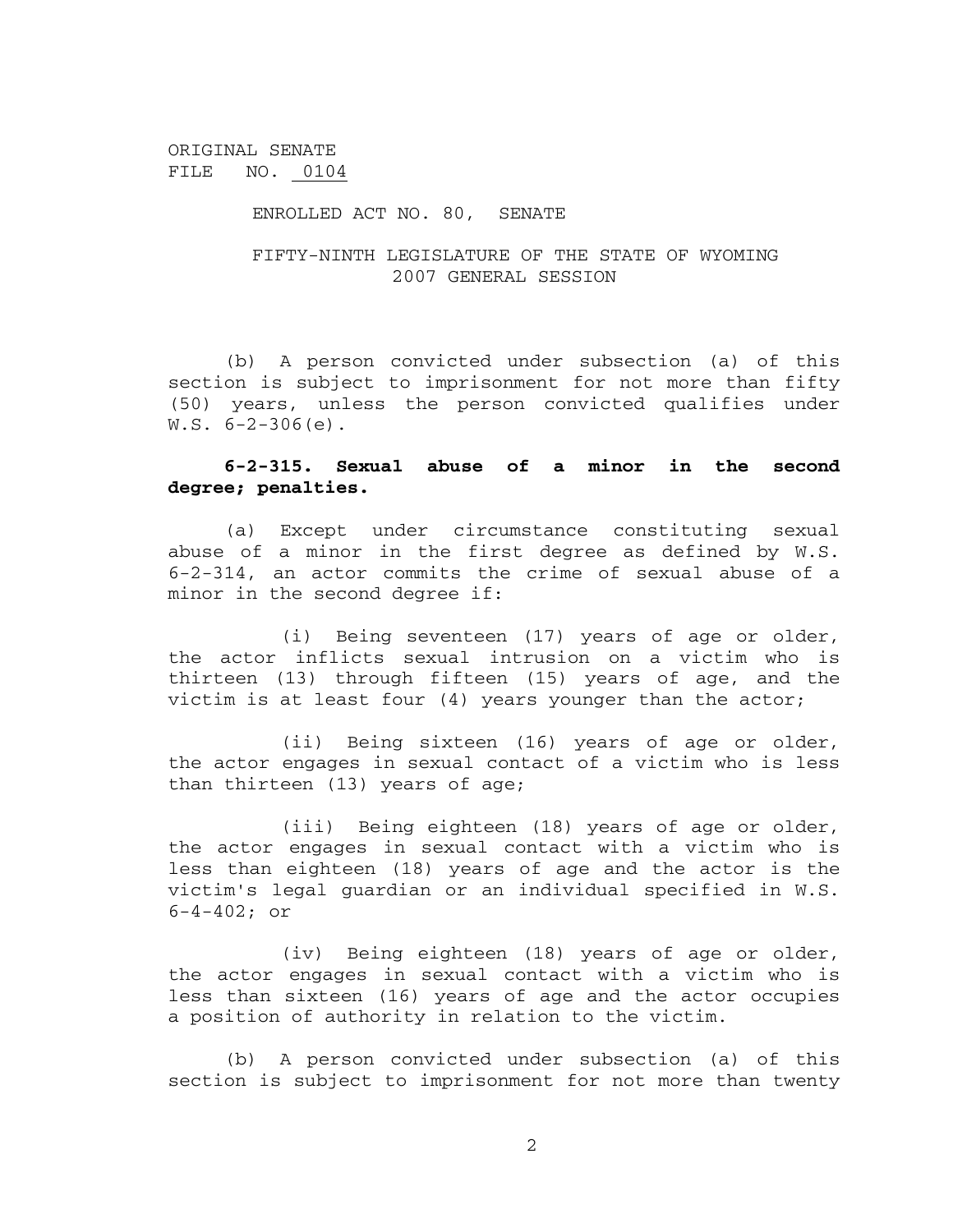### ENROLLED ACT NO. 80, SENATE

## FIFTY-NINTH LEGISLATURE OF THE STATE OF WYOMING 2007 GENERAL SESSION

(20) years, unless the person convicted qualifies under  $W.S. 6-2-306(e)$ .

#### **6-2-316. Sexual abuse of a minor in the third degree.**

(a) Except under circumstance constituting sexual abuse of a minor in the first or second degree as defined by W.S. 6-2-314 and 6-2-315, an actor commits the crime of sexual abuse of a minor in the third degree if:

(i) Being seventeen (17) years of age or older, the actor engages in sexual contact with a victim who is thirteen (13) through fifteen (15) years of age, and the victim is at least four (4) years younger than the actor;

(ii) Being twenty (20) years of age or older, the actor engages in sexual intrusion with a victim who is either sixteen (16) or seventeen (17) years of age, and the victim is at least four (4) years younger than the actor, and the actor occupies a position of authority in relation to the victim;

(iii) Being less than sixteen (16) years of age, the actor inflicts sexual intrusion on a victim who is less than thirteen (13) years of age, and the victim is at least three (3) years younger than the actor; or

(iv) Being seventeen (17) years of age or older, the actor knowingly takes immodest, immoral or indecent liberties with a victim who is less than seventeen (17) years of age and the victim is at least four (4) years younger than the actor.

(b) A person convicted under subsection (a) of this section is subject to imprisonment for not more than fifteen (15) years.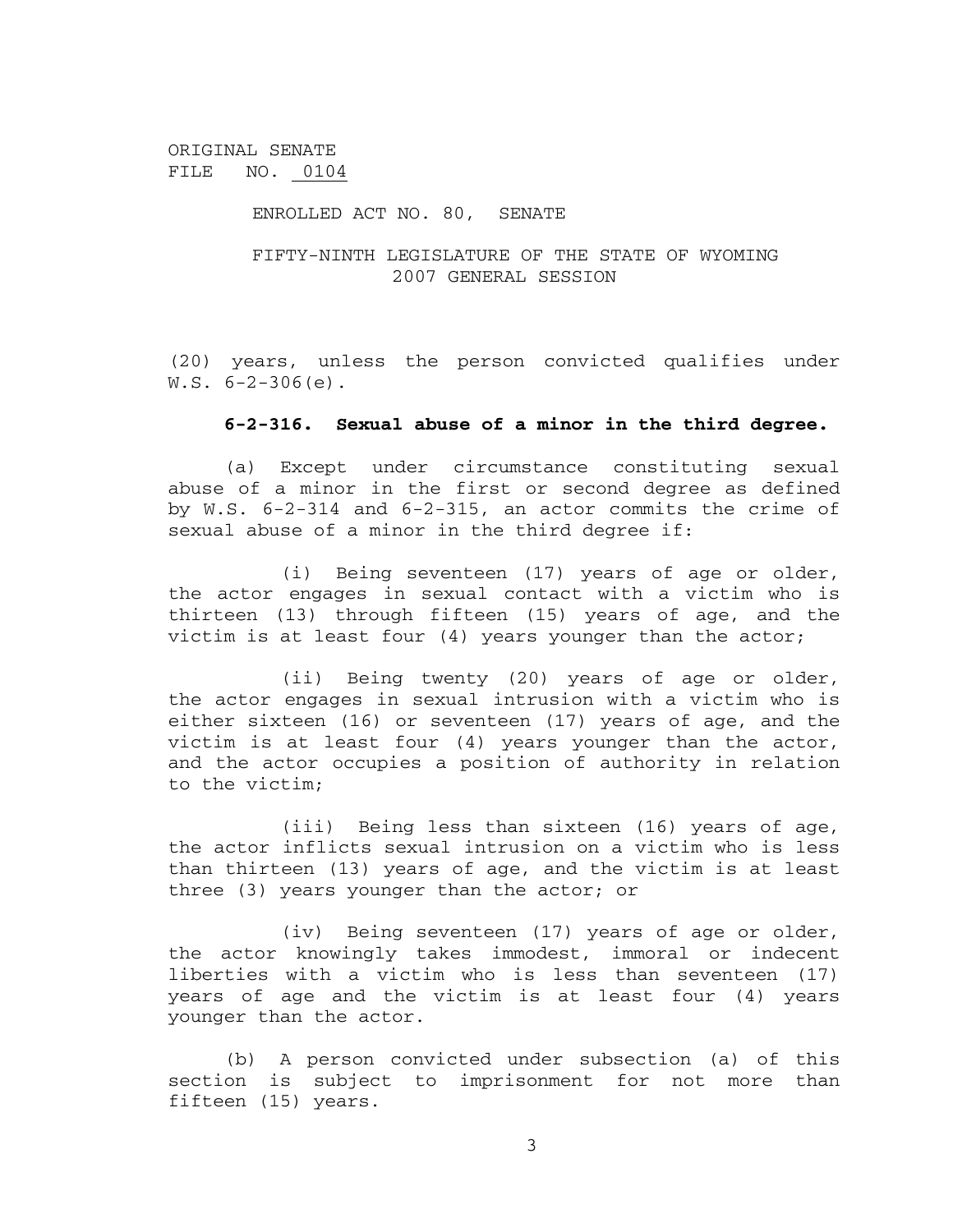#### ENROLLED ACT NO. 80, SENATE

### FIFTY-NINTH LEGISLATURE OF THE STATE OF WYOMING 2007 GENERAL SESSION

(c) A person charged with violating the provisions of paragraph (a)(iii) of this section shall be subject to the original jurisdiction of the juvenile court, except the matter may be transferred to the district court having jurisdiction of the offense as provided in W.S. 14-6-237.

# **6-2-317. Sexual abuse of a minor in the fourth degree.**

(a) Except under circumstance constituting sexual abuse of a minor in the first, second or third degree as defined by W.S. 6-2-314 through 6-2-316, an actor commits the crime of sexual abuse of a minor in the fourth degree if:

(i) Being less than sixteen (16) years of age, the actor engages in sexual contact with a victim who is less than thirteen (13) years of age, and the victim is at least three (3) years younger than the actor; or

(ii) Being twenty (20) years of age or older, the actor engages in sexual contact with a victim who is either sixteen (16) or seventeen (17) years of age, and the victim is at least four (4) years younger than the actor, and the actor occupies a position of authority in relation to the victim.

(b) A person convicted under subsection (a) of this section is subject to imprisonment for not more than five (5) years.

(c) A person charged with violating the provisions of paragraph (a)(i) of this section shall be subject to the original jurisdiction of the juvenile court, except the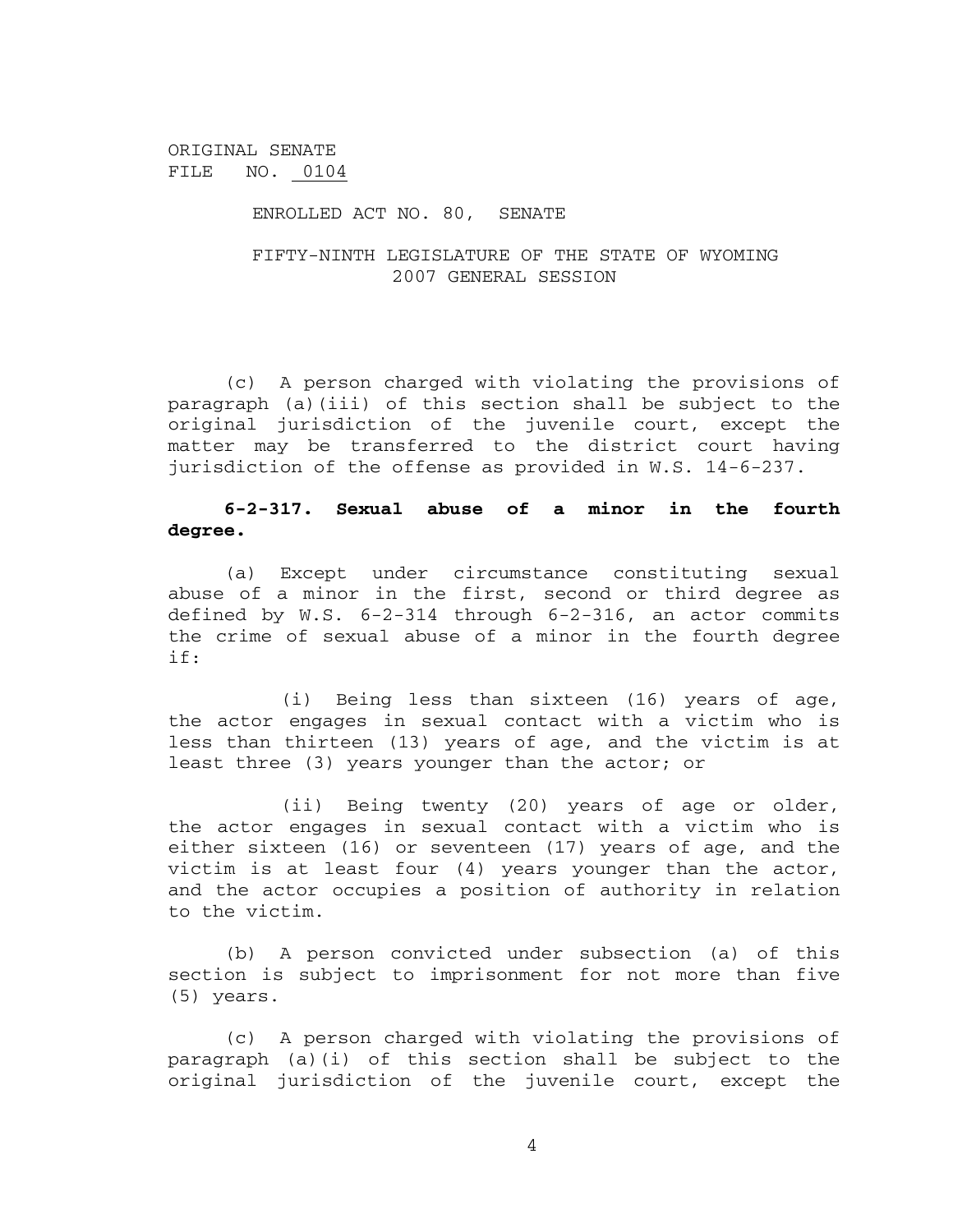#### ENROLLED ACT NO. 80, SENATE

### FIFTY-NINTH LEGISLATURE OF THE STATE OF WYOMING 2007 GENERAL SESSION

matter may be transferred to the district court having jurisdiction of the offense as provided in W.S. 14-6-237.

## **6-2-318. Soliciting to engage in illicit sexual relations; penalty.**

Except under circumstance constituting sexual assault in the first, second or third degree as defined by W.S. 6-2-302 through 6-2-304, or sexual abuse of a minor in the first, second, third or fourth degree as defined by W.S. 6-2-314 through 6-2-317, anyone who has reached the age of majority and who solicits, procures or knowingly encourages anyone less than the age of fourteen (14) years, or a person purported to be less than the age of fourteen (14) years, to engage in sexual intrusion as defined in W.S. 6-2-301 is guilty of a felony, and upon conviction shall be imprisoned for a term of not more than five (5) years.

# **6-2-319. Names not to be released; restrictions on disclosures or publication of information; violations; penalties.**

(a) Prior to the filing of an information or indictment in district court charging a violation of W.S. 6-2-314 through 6-2-318, neither the names of the person accused or the victim nor any other information reasonably likely to disclose the identity of the victim shall be released or negligently allowed to be released to the public by any public employee except as authorized by the judge with jurisdiction over the criminal charges. The name of the person accused may be released to the public to aid or facilitate an arrest.

(b) After the filing of an information or indictment in district court, the trial court shall, to the extent necessary to protect the welfare of the minor victim,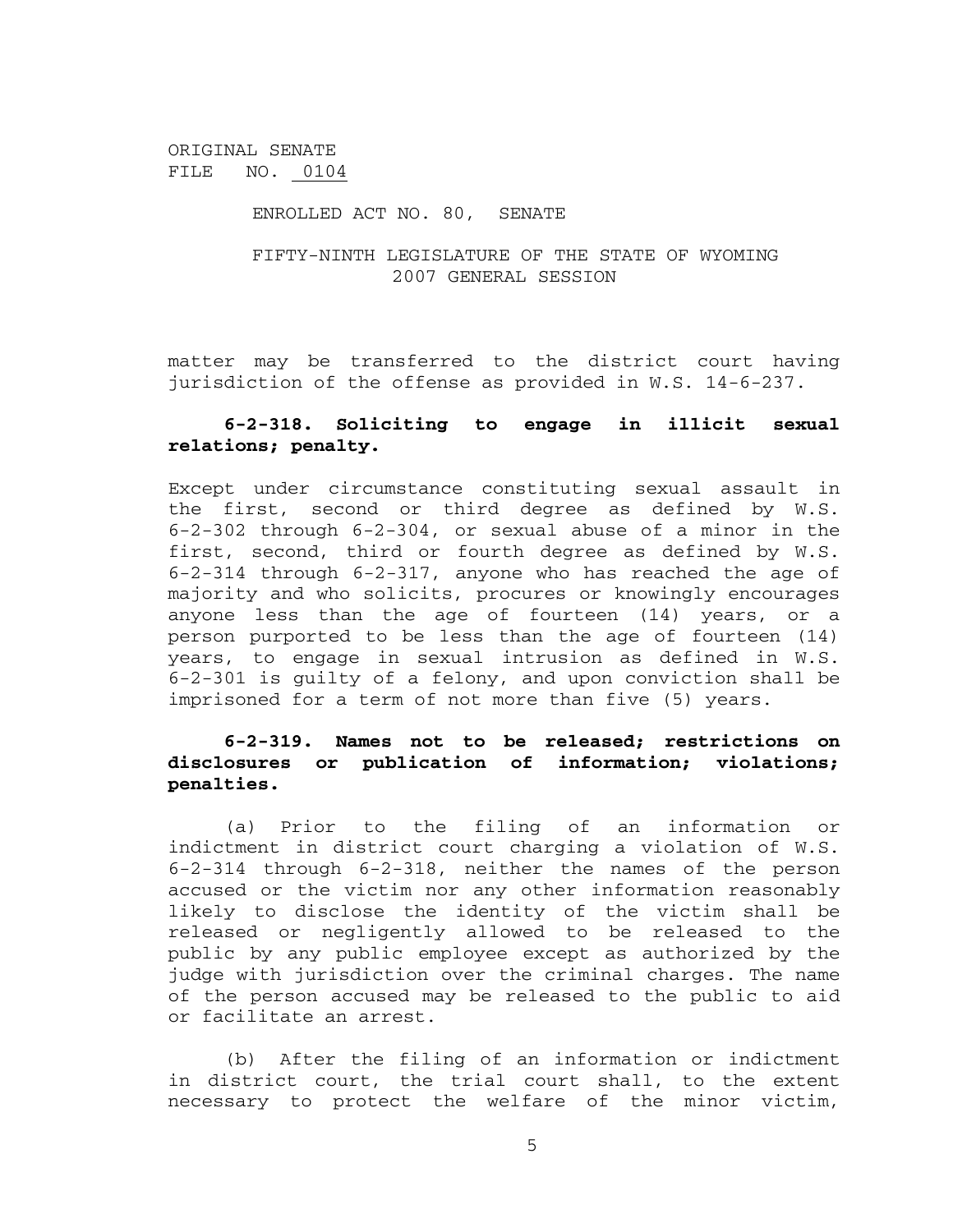#### ENROLLED ACT NO. 80, SENATE

## FIFTY-NINTH LEGISLATURE OF THE STATE OF WYOMING 2007 GENERAL SESSION

restrict the disclosure of the name of the minor victim, unless the name has been publicly disclosed by the parent or legal guardian of the minor or by law enforcement in an effort to find the victim. The trial court may, to the extent necessary to protect the welfare of the minor victim, restrict disclosure of the information reasonably likely to identify the minor victim.

(c) Any person who willfully violates subsection (a) of this section is guilty of a misdemeanor and upon conviction shall be fined not more than seven hundred fifty dollars (\$750.00) or be imprisoned in the county jail not more than ninety (90) days, or both.

(d) A release of a name or other information to the public in violation of the proscriptions of this section shall not stand as a bar to the prosecution of a defendant nor be grounds for dismissal of any charges against a defendant.

(e) As used in this section "minor victim" means a person less than the age of eighteen (18) years.

**Section 2.** W.S.  $1-40-119(a)(iv)$ ,  $6-1-104(a)(xii)$ , 6-2-101(a),  $6-2-301(a)(ix)$ ,  $6-2-306(a)(intro)$ , (i) through (iii), (b)(intro) and by creating new paragraphs (iii) and (iv), (d)(intro), (i) and by creating a new subsection (e), 6-2-312(a)(intro),  $6-2-313(a)$ ,  $6-4-303(c)$  and (e),  $7-1-109(g)$ (ii),  $7-19-301(a)$ (iv)(F) and  $9-1-636(d)$ (vii) are amended to read:

### **1-40-119. Surcharge to be assessed in certain criminal cases; paid to account.**

(a) In addition to any fine or other penalty prescribed by law, a defendant who pleads guilty or nolo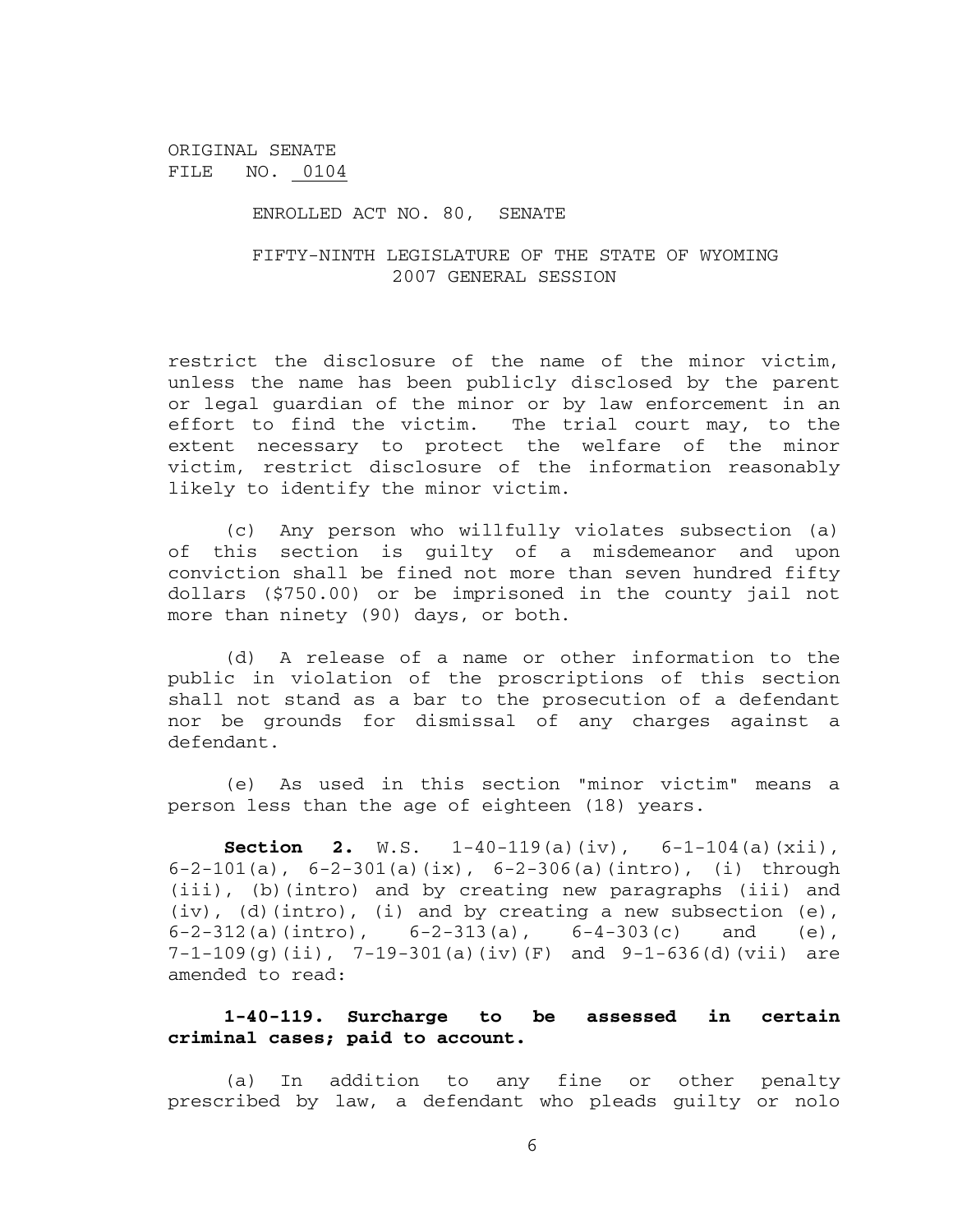#### ENROLLED ACT NO. 80, SENATE

## FIFTY-NINTH LEGISLATURE OF THE STATE OF WYOMING 2007 GENERAL SESSION

contendere to, or is convicted of, the following criminal offenses shall be assessed a surcharge of not less than fifty dollars (\$50.00) for the offenses specified in paragraph (v) of this subsection and not less than one hundred dollars (\$100.00) for the offenses specified in paragraphs (i) through (iv) of this subsection:

(iv) Any violation of W.S.  $14-3-104$  or  $14-3-105$ 6-2-314 through 6-2-318;

#### **6-1-104. Definitions.**

(a) As used in W.S. 6-1-101 through 6-10-203 unless otherwise defined:

(xii) "Violent felony" means murder, manslaughter, kidnapping, sexual assault in the first or second degree, robbery, aggravated assault, aircraft hijacking, arson in the first or second degree or aggravated burglary or a violation of W.S. 6-2-314(a)(i) or  $6-2-315(a)(ii);$ 

### **6-2-101. Murder in the first degree; penalty.**

(a) Whoever purposely and with premeditated malice, or in the perpetration of, or attempt to perpetrate, any sexual assault, sexual abuse of a minor, arson, robbery, burglary, escape, resisting arrest, kidnapping or abuse of a child under the age of sixteen (16) years, kills any human being is guilty of murder in the first degree.

#### **6-2-301. Definitions.**

(a) As used in this article: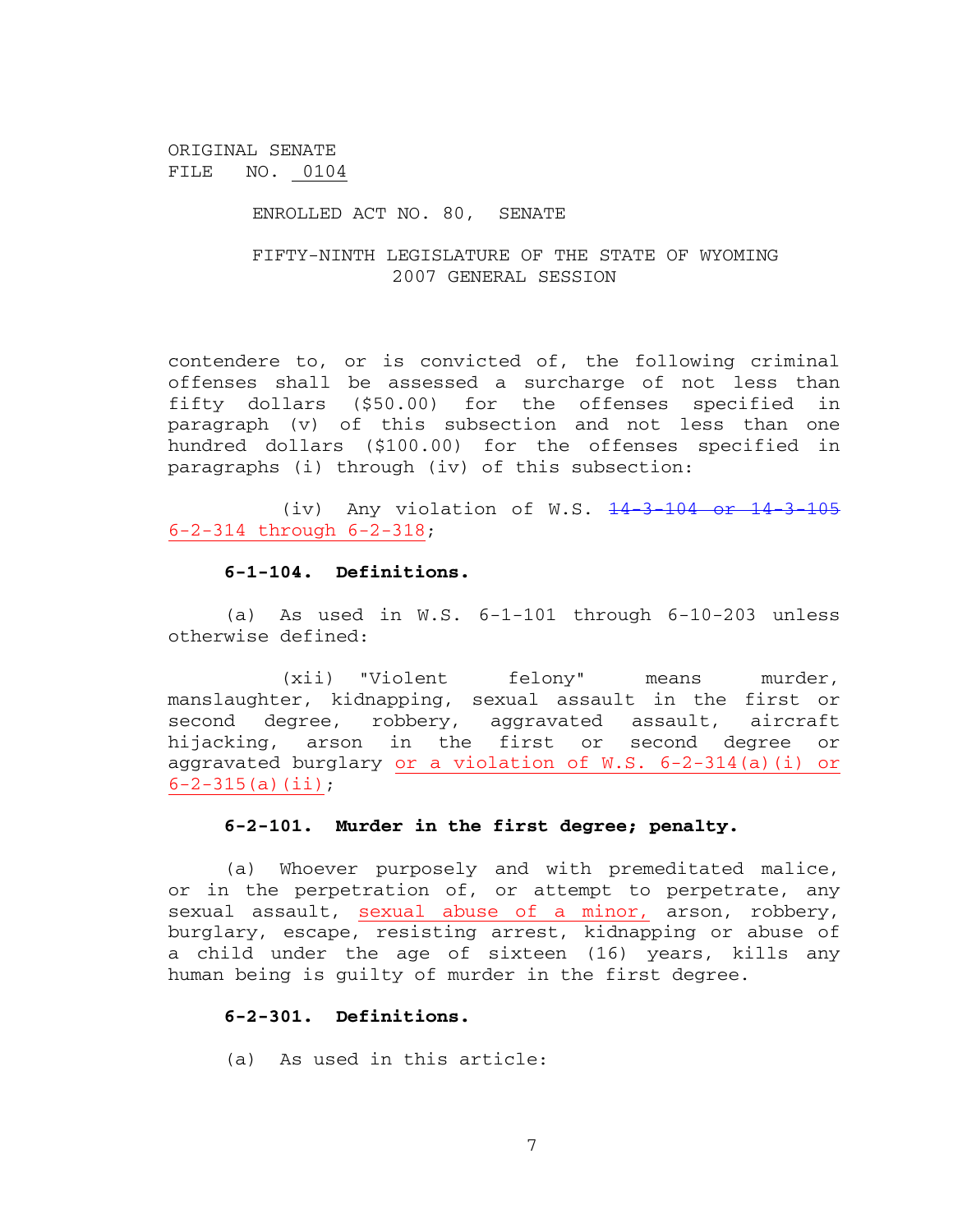#### ENROLLED ACT NO. 80, SENATE

## FIFTY-NINTH LEGISLATURE OF THE STATE OF WYOMING 2007 GENERAL SESSION

(ix) "This article" means W.S. 6-2-301 through  $6 - 2 - 313 - 6 - 2 - 319$ .

#### **6-2-306. Penalties for sexual assault.**

(a) An actor convicted of sexual assault under W.S. 6-2-302 through 6-2-304 who does not qualify under the criteria of subsection (b) or (d) of this section shall be punished as follows:

(i) Sexual assault in the first degree under W.S. 6-2-302 is a felony punishable by imprisonment for not less than five (5) years nor more than fifty (50) years;

(ii) Sexual assault in the second degree under W.S. 6-2-303 is a felony punishable by imprisonment for not less than two (2) years nor more than twenty (20) years;

(iii) Sexual assault in the third degree under W.S. 6-2-304 is a felony punishable by imprisonment for not more than fifteen (15) years;

(b) An actor who is convicted of sexual assault under W.S. 6-2-302 through 6-2-304, who has previously been convicted of any crime containing the same or similar elements as the crimes defined in W.S. 6-2-302 through 6-2-304 and who does not qualify under the criteria of subsection (d) of this section shall be punished by the extended terms of subsection (c) of this section if as follows:

(iii) Sexual assault in the first or second degree under W.S. 6-2-302 or 6-2-303 is a felony punishable by imprisonment for not less than twenty-five (25) years or for life; or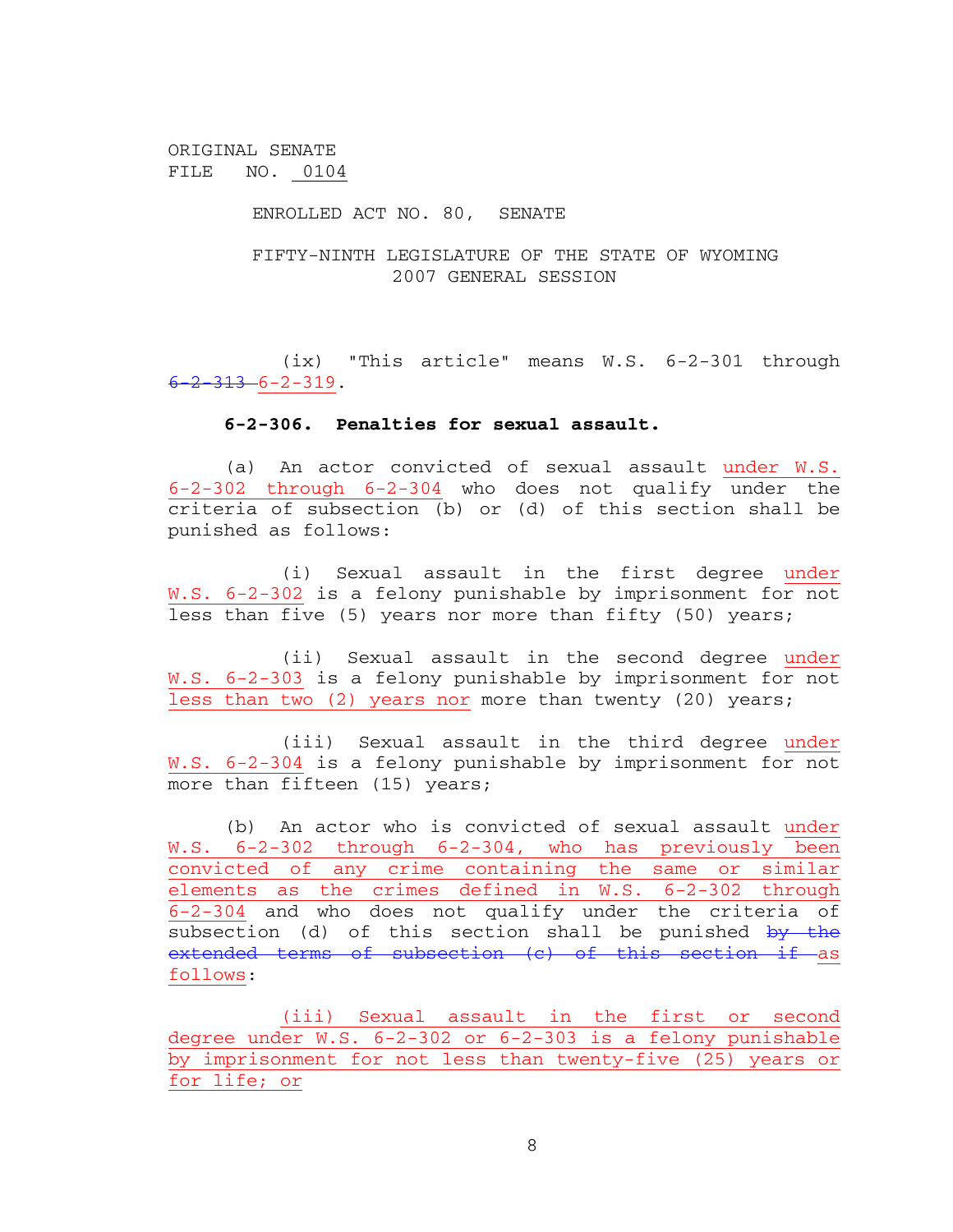ENROLLED ACT NO. 80, SENATE

FIFTY-NINTH LEGISLATURE OF THE STATE OF WYOMING 2007 GENERAL SESSION

(iv) Sexual assault in the third degree under W.S. 6-2-304 is a felony punishable by imprisonment for not more than twenty (20) years.

(d) An actor who is convicted of sexual assault under W.S. 6-2-302 through 6-2-304, or sexual abuse of a minor under W.S. 6-2-316 through 6-2-317, shall be punished by life imprisonment without parole if the actor has two (2) or more previous convictions for any of the following designated offenses, which convictions resulted from charges separately brought and which arose out of separate occurrences in this state or elsewhere:

(i) A crime defined in W.S. 6-2-302 through 6-2-304 or a criminal statute from another jurisdiction containing the same or similar elements as a crime defined by W.S.  $6-2-302$  through  $6-2-304.7$ 

(e) An actor who is convicted of sexual abuse of a minor under W.S. 6-2-314 or 6-2-315 shall be punished by life imprisonment without parole if the actor has one (1) or more previous convictions for a violation of W.S. 6-2-302 through 6-2-304, 6-2-314 or 6-2-315, or a criminal statute containing the same or similar elements as the crimes defined by W.S. 6-2-302 through 6-2-304, 6-2-314 or 6-2-315, which convictions resulted from charges separately brought and which arose out of separate occurrences in this state or elsewhere.

# **6-2-312. Evidence of victim's prior sexual conduct or reputation; procedure for introduction.**

(a) In any prosecution under  $W.S. 6-2-302$  through 6-2-304-this article or for any lesser included offense, if evidence of the prior sexual conduct of the victim, reputation evidence or opinion evidence as to the character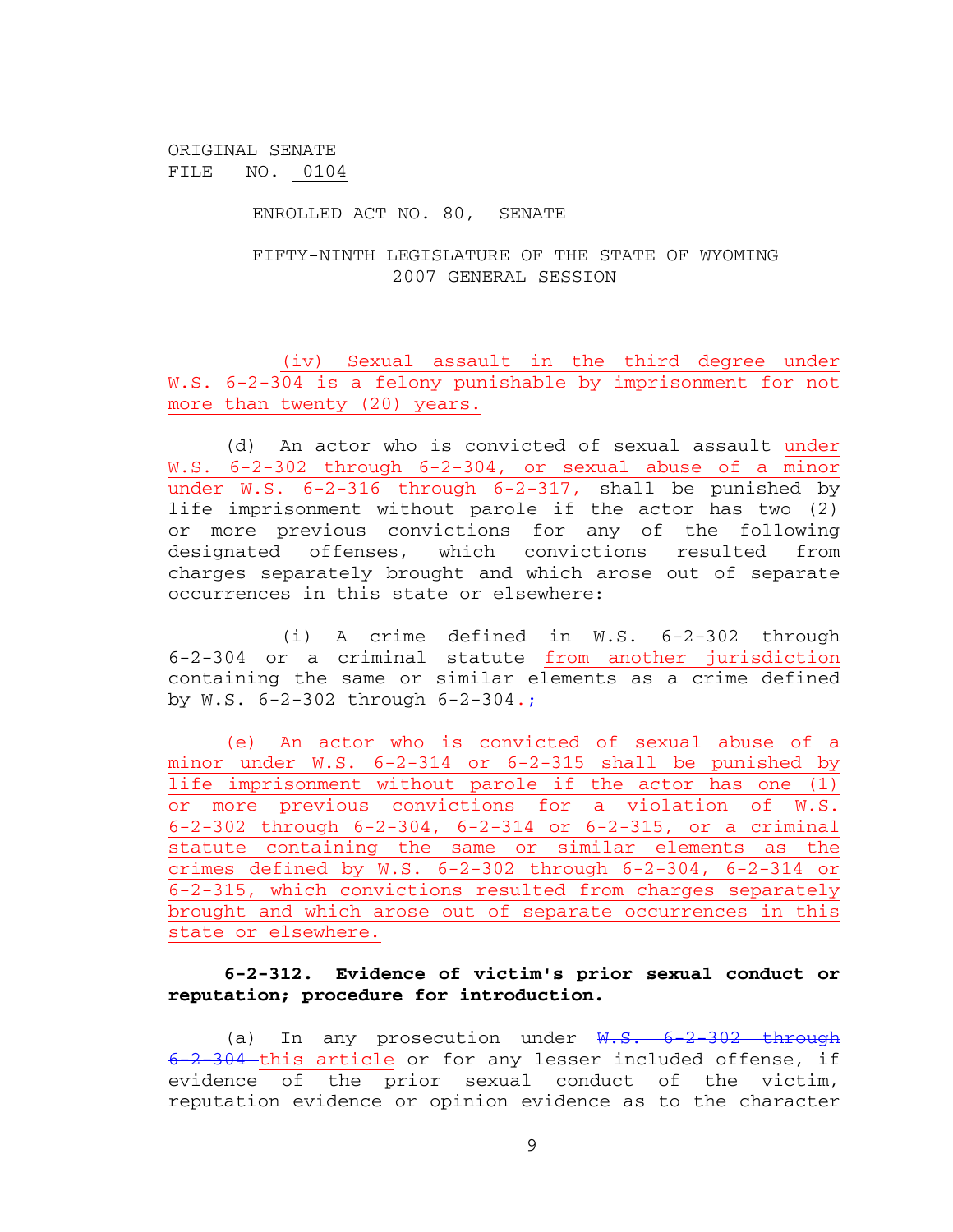#### ENROLLED ACT NO. 80, SENATE

## FIFTY-NINTH LEGISLATURE OF THE STATE OF WYOMING 2007 GENERAL SESSION

of the victim is to be offered the following procedure shall be used:

#### **6-2-313. Sexual battery.**

(a) Except under circumstances constituting a violation of W.S.  $6-2-302$  through  $6-2-304$ ,  $6-2-314$  through 6-2-317 or 6-2-502,  $e^{2} + 14 + 3 + 105$ , an actor who unlawfully subjects another person to any sexual contact is guilty of sexual battery.

## **6-4-303. Sexual exploitation of children; penalties; definitions.**

(c) The sexual exploitation of a child pursuant to paragraphs (b)(i) through (iii) of this section is a felony punishable by imprisonment for not less than five (5) years nor more than twelve (12) years, a fine of not more than ten thousand dollars (\$10,000.00), or both.

(e) A second or subsequent conviction pursuant to paragraphs (b)(i) through (iv) of this section, or of a substantially similar law of any other jurisdiction, or any violation of this section involving child pornography depicting a child under the age of twelve (12) years, is a felony punishable by imprisonment for not less than seven (7) years nor more than twelve (12) years, a fine of not more than ten thousand dollars (\$10,000.00), or both.

# **7-1-109. Examination for sexually transmitted diseases required in certain cases; health officers to notify crime victims; results confidential.**

(g) As used in this section: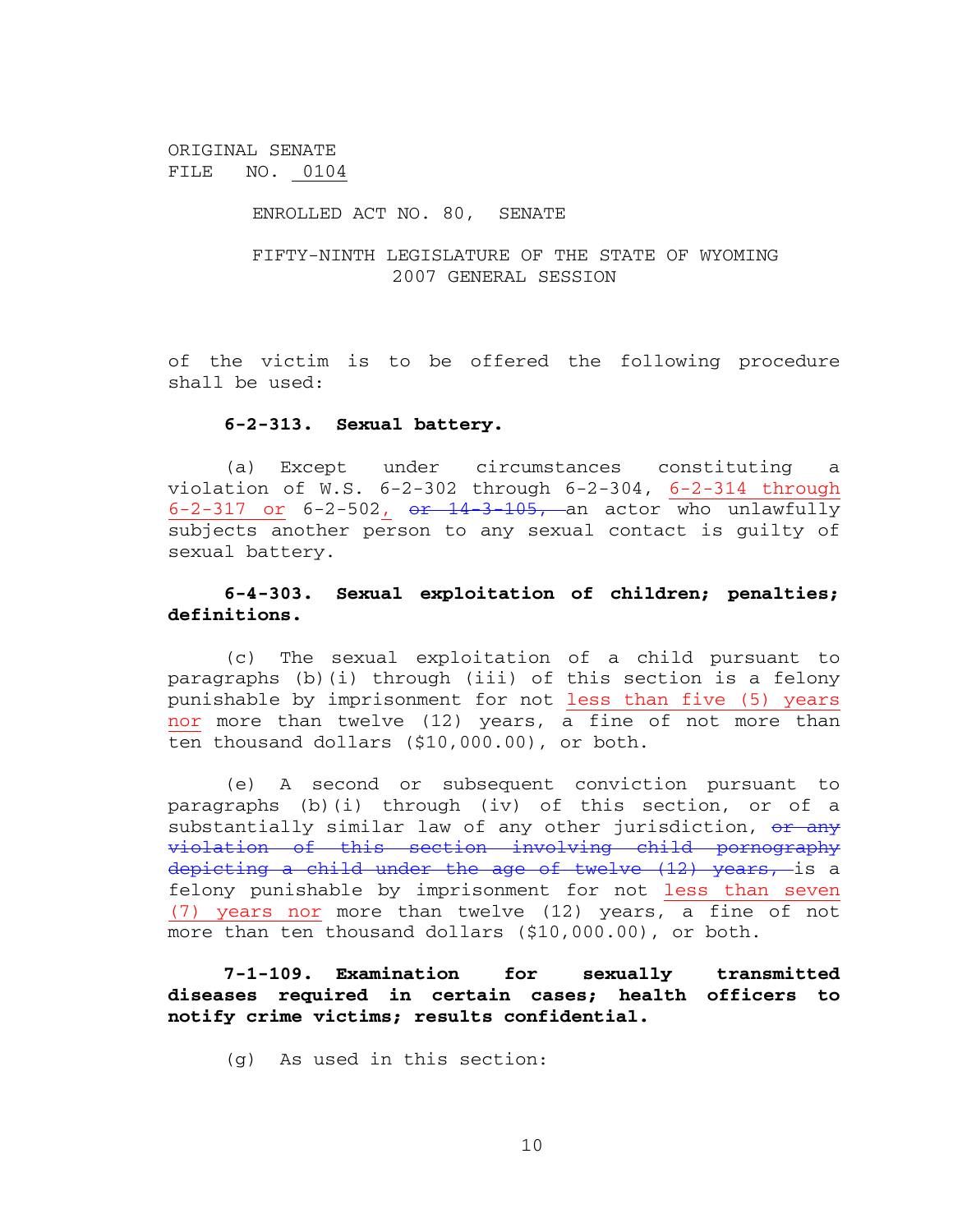### ENROLLED ACT NO. 80, SENATE

## FIFTY-NINTH LEGISLATURE OF THE STATE OF WYOMING 2007 GENERAL SESSION

(ii) "Sex offense" means sexual assault under W.S. 6-2-302 through 6-2-304, attempted sexual assault, conspiracy to commit sexual assault, incest under W.S. 6-4-402 or indecent liberties sexual abuse of a minor under W.S.  $\frac{14}{3}$   $\frac{105}{6}$ -2-314 through 6-2-317.

### **7-19-301. Definitions.**

(a) Unless otherwise provided, for the purposes of this act:

(iv) "Criminal offense against a minor" means the offenses specified in this paragraph in which the victim is less than eighteen (18) years of age. "Criminal offense against a minor" includes an offense committed in another jurisdiction, including a federal court or courts martial, which, if committed in this state, would constitute a "criminal offense against a minor" as defined in this paragraph. "Criminal offense against a minor" includes:

(F) Soliciting sexual conduct under W.S.  $14-3$   $104 - 6 - 2 - 318$ ;

# **9-1-636. Division of victim services; created; appointment of director and deputy director; administrative and clerical employees; definitions.**

(d) As used in this act:

(vii) "Sexual assault" means any act made criminal under W.S. 6-2-302 through 6-2-304, 6-2-314 through  $6-2-317$  and  $6-4-402$ ; and  $14-3-105$ ;